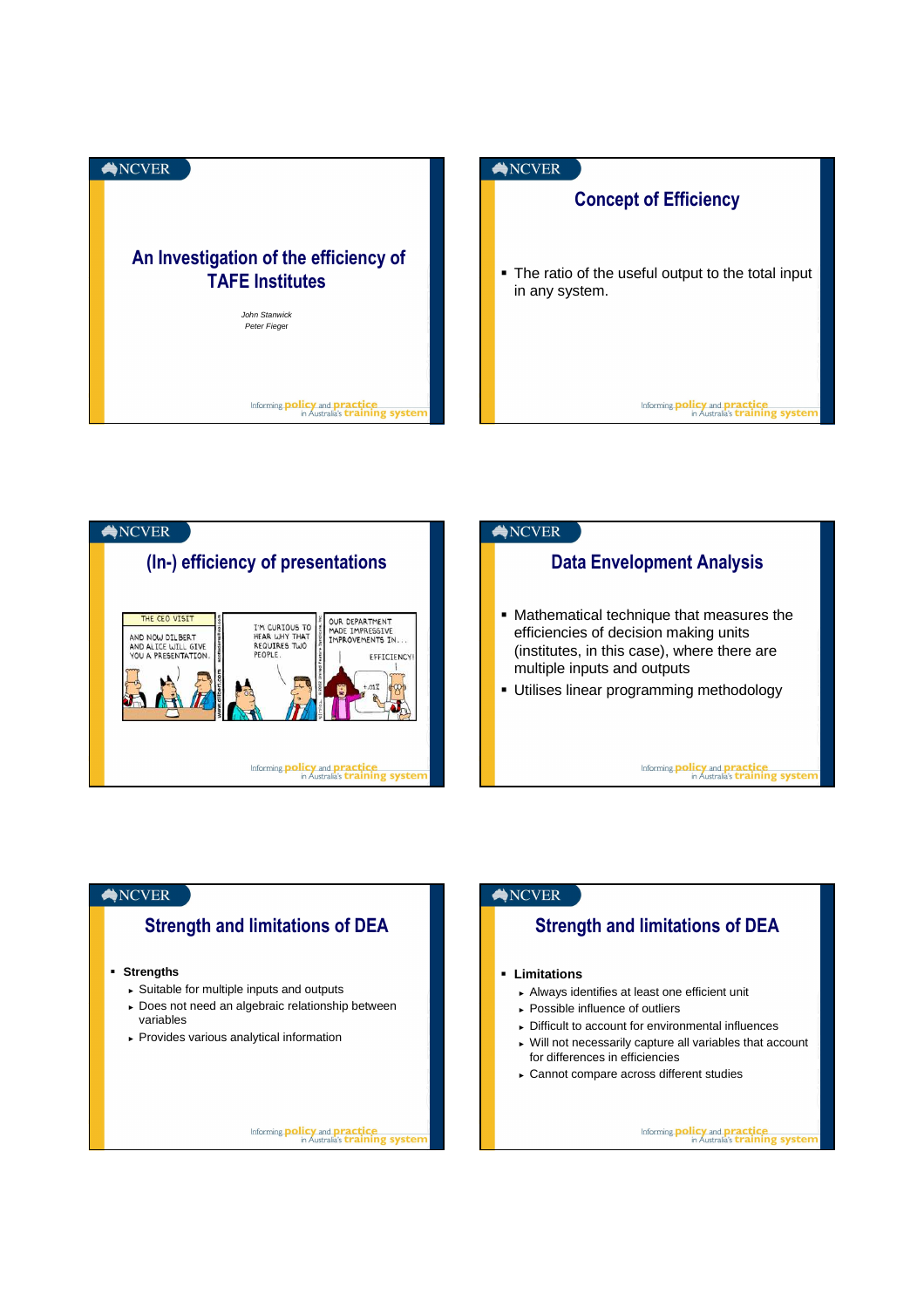





### ANCVER

### Quality Variables

- % Satisfied with training
- % Achieved main goal
- % Would recommend institute
- % Employed before versus after
- **Load pass rate**

Informing **policy** and **practice**<br>in Australia's **training system**